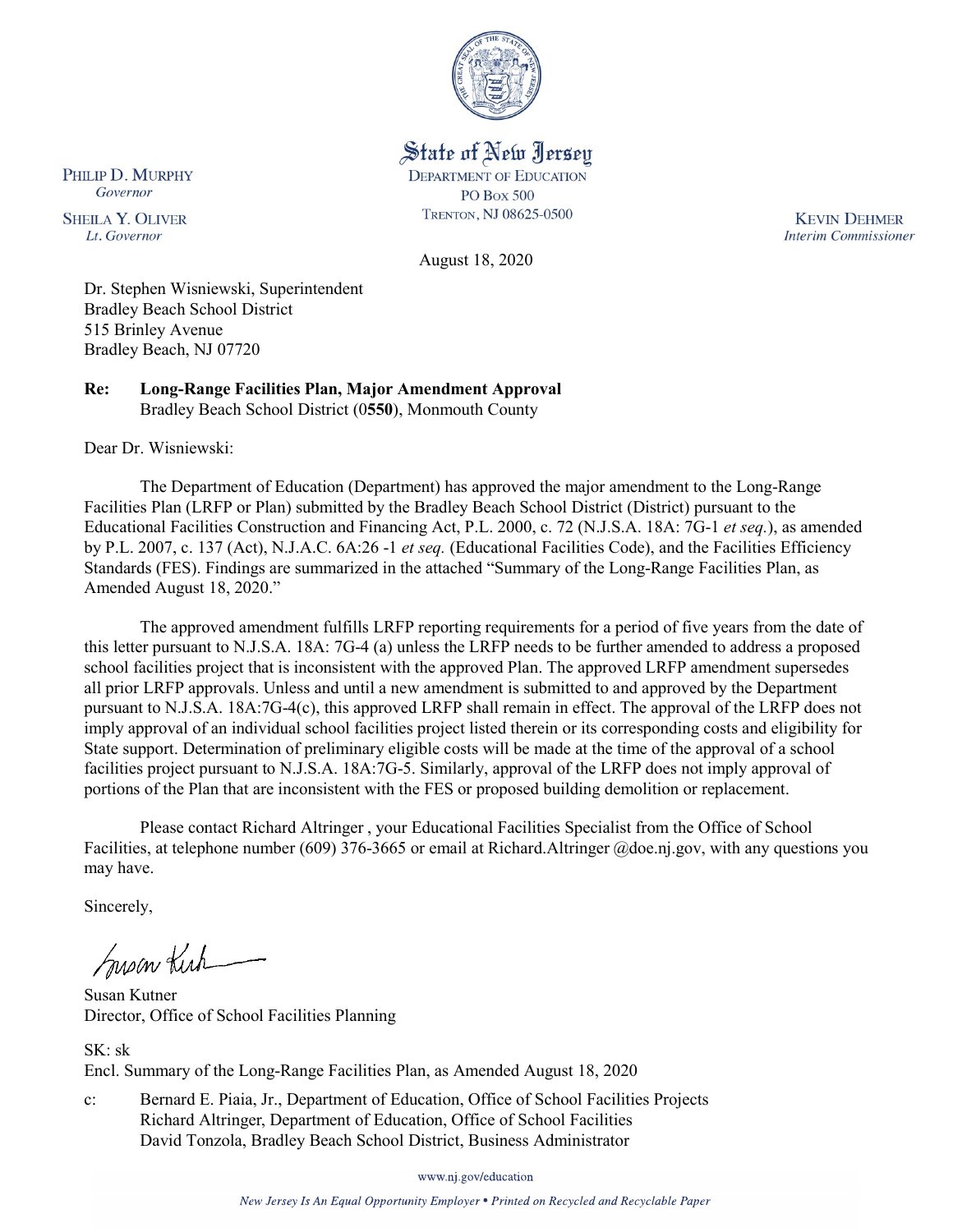# **Bradley Beach School District (0**550**) Summary of the Long-Range Facilities Plan, as Amended August 18, 2020**

The Department of Education (Department) has completed its review of the major amendment to the Long-Range Facilities Plan (LRFP or Plan) submitted by the Bradley Beach School District (District) pursuant to the Educational Facilities Construction and Financing Act, P.L. 2000, c. 72 (N.J.S.A. 18A: 7G-1 *et seq.*), as amended by P.L. 2007, c. 137 (Act), N.J.A.C. 6A:26-1 et seq. (Educational Facilities Code), and the Facilities Efficiency Standards (FES).

The following provides a summary of the District's approved amended LRFP. The summary is based on the standards set forth in the Act, the Educational Facilities Code, the FES, District-reported information in the Department's LRFP reporting system, and supporting documentation. The referenced reports in *italic* text are standard reports available on the Department's LRFP website.

### **1. Inventory Overview**

The District is classified as a Regular Operating District (ROD) for funding purposes. It provides services for students in grades PK-8.

The District identified existing and proposed schools, sites, buildings, rooms, and site amenities in its LRFP. Table 1 lists the number of existing and proposed district schools, sites, and buildings. Detailed information can be found in the *School Asset Inventory Report* and the *Site Asset Inventory Report.*

**As directed by the Department, school facilities projects that have received initial approval by the Department and have been approved by the voters, if applicable, are represented as "existing" in the LRFP.** Approved projects that include new construction and/or the reconfiguration/reassignment of existing program space are as follows: n/a.

| Category                                     | <b>Existing</b> | <b>Proposed</b> |
|----------------------------------------------|-----------------|-----------------|
| Number of Schools (assigned DOE school code) |                 |                 |
| Number of School Buildings <sup>1</sup>      |                 |                 |
| Number of Non-School Buildings <sup>2</sup>  |                 |                 |
| Number of Vacant Buildings                   |                 |                 |
| Number of Sites                              |                 |                 |

#### **Table 1: Number of Schools, School Buildings, and Sites**

Based on the existing facilities inventory submitted by the District:

- Schools using leased buildings (short or long-term):  $n/a$
- Schools using temporary classroom units (TCUs), excluding TCUs supporting construction: Bradley Beach School (020)
- Vacant/unassigned school buildings: n/a

 $\overline{a}$ 

<span id="page-1-1"></span><span id="page-1-0"></span>*<sup>1</sup>* Includes district-owned buildings and long-term leases serving students in district-operated programs

<sup>&</sup>lt;sup>2</sup> Includes occupied district-owned, non-instructional buildings, such as administrative buildings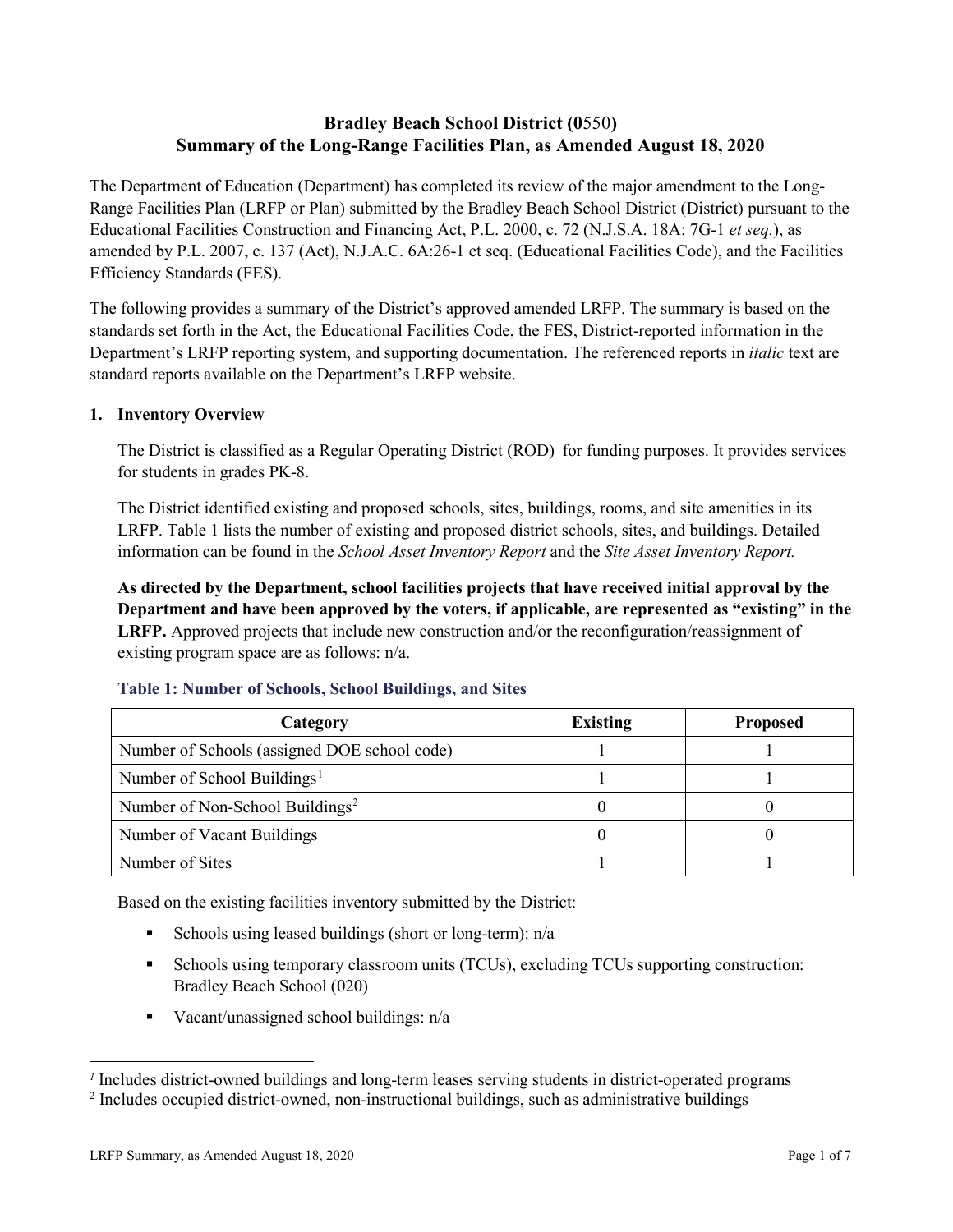Findings:

The Department has determined that the proposed inventory is adequate for approval of the District's LRFP amendment. However, the LRFP determination does not imply approval of an individual school facilities project listed within the LRFP; the District must submit individual project applications for project approval.

# **2. District Enrollments**

The District determined the number of students, or "proposed enrollments," to be accommodated for LRFP planning purposes on a district-wide basis and in each school.

The Department minimally requires the submission of a standard cohort-survival projection using historic enrollment data from the Application for School State Aid (ASSA) or NJ Smart. The cohort-survival method projection method forecasts future students based upon the survival of the existing student population as it moves from grade to grade. A survival ratio of less than 1.00 indicates a loss of students, while a survival ratio of more than 1.00 indicates the class size is increasing. For example, if a survival ratio tracking first to second grade is computed to be 1.05, the grade size is increasing by 5% from one year to the next. The cohort-survival projection methodology works well for communities with stable demographic conditions. Atypical events impacting housing or enrollments, such as an economic downturn that halts new housing construction or the opening of a charter or private school, typically makes a cohort-survival projection less reliable.

### **Proposed enrollments are based on a standard cohort-survival enrollment projection.**

Adequate supporting documentation was submitted to the Department to justify the proposed enrollments. Table 2 provides a comparison of existing and projected enrollments. All totals include special education students.

|                              | <b>Existing Enrollments</b> | <b>District Proposed Enrollments</b> |
|------------------------------|-----------------------------|--------------------------------------|
| <b>Grades</b>                | 2019-20                     | 2023-24                              |
| PK (excl. private providers) | 27                          | 27                                   |
| Grades K to 5                | 161                         | 123                                  |
| Grades 6 to 8                | 85                          | 80                                   |
| Grades 9 to 12               |                             |                                      |
| Totals K to 12               | 273                         | <b>230</b>                           |

# **Table 2: Enrollments**

Findings:

The Department has determined the District's proposed enrollments to be acceptable for approval of the District's LRFP amendment. The Department will require a current enrollment projection at the time an application for a school facilities project is submitted incorporating the District's most recent enrollments in order to verify that the LRFP's planned capacity is appropriate for the updated enrollments.

# **3. District Practices Capacity**

Based on information provided in the room inventories, District Practices Capacity was calculated for each school building to determine whether adequate capacity is proposed for the projected enrollments based on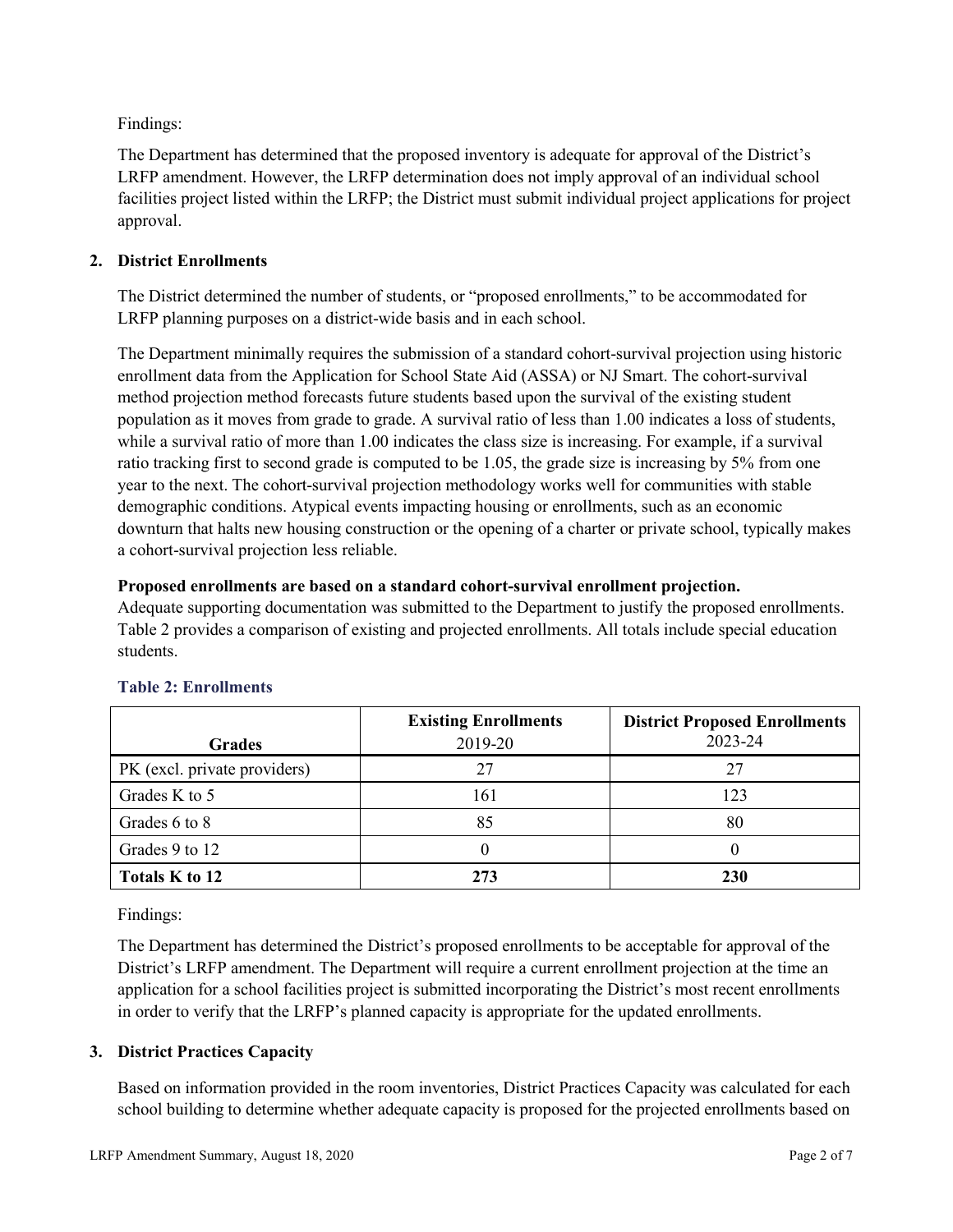district scheduling and class size practices. The capacity totals assume instructional buildings can be fully utilized regardless of school sending areas, transportation, and other operational issues. The calculations only consider district-owned buildings and long-term leases; short term leases and temporary buildings are excluded. **A capacity utilization factor of 90% for classrooms serving grades K-8 and 85% for classrooms serving grades 9-12 is applied in accordance with the FES.** No capacity utilization factor is applied to preschool classrooms.

In certain cases, districts may achieve adequate District Practices Capacity to accommodate enrollments but provide inadequate square feet per student in accordance with the FES, resulting in educational adequacy issues and "Unhoused Students." Unhoused students are considered in the "Functional Capacity" calculations used to determine potential State support for school facilities projects and are analyzed in Section 4.

Table 3 provides a summary of proposed enrollments and existing and proposed District-wide capacities. Detailed information can be found in the LRFP website reports titled *FES and District Practices Capacity Report, Existing Rooms Inventory Report, and Proposed Rooms Inventory Report.*

| <b>Grades</b>              | <b>Proposed</b><br><b>Enrollments</b> | <b>Existing</b><br><b>District</b><br><b>Practices</b><br>Capacity | <b>Existing</b><br>Deviation* | <b>Proposed</b><br><b>District</b><br><b>Practices</b><br>Capacity | <b>Proposed</b><br>Deviation* |
|----------------------------|---------------------------------------|--------------------------------------------------------------------|-------------------------------|--------------------------------------------------------------------|-------------------------------|
| Elementary ( $PK$ to 5)    | 150                                   | 196.13                                                             | 46.13                         | 155.93                                                             | 5.93                          |
| Middle $(6 \text{ to } 8)$ | 80                                    | 75.07                                                              | $-4.93$                       | 83.17                                                              | 3.17                          |
| High $(9 \text{ to } 12)$  | 0                                     | 0.00                                                               | 0.00                          | 0.00                                                               | 0.00                          |
| <b>District Totals</b>     | 230                                   | 271.20                                                             | 41.20                         | 239.10                                                             | 9.10                          |

# **Table 3: District Practices Capacity Analysis**

*\* Positive numbers signify surplus capacity; negative numbers signify inadequate capacity. Negative values for District Practices capacity are acceptable for approval if proposed enrollments do not exceed 100% capacity utilization.*

Considerations:

- Based on the proposed enrollments and existing room inventories, the District is projected to have inadequate capacity for the following grade groups, assuming all school buildings can be fully utilized: n/a
- Adequate justification has been provided by the District if the proposed capacity for a school significantly deviates from the proposed enrollments. Generally, surplus capacity is acceptable for LRFP approval if additional capacity is not proposed through new construction.

# Findings:

The Department has determined that proposed District capacity, in accordance with the proposed enrollments, is adequate for approval of the District's LRFP amendment. The Department will require a current enrollment projection at the time an application for a school facilities project is submitted, incorporating the District's most recent Fall Enrollment Report, in order to verify that the LRFP's planned capacity meets the District's updated enrollments.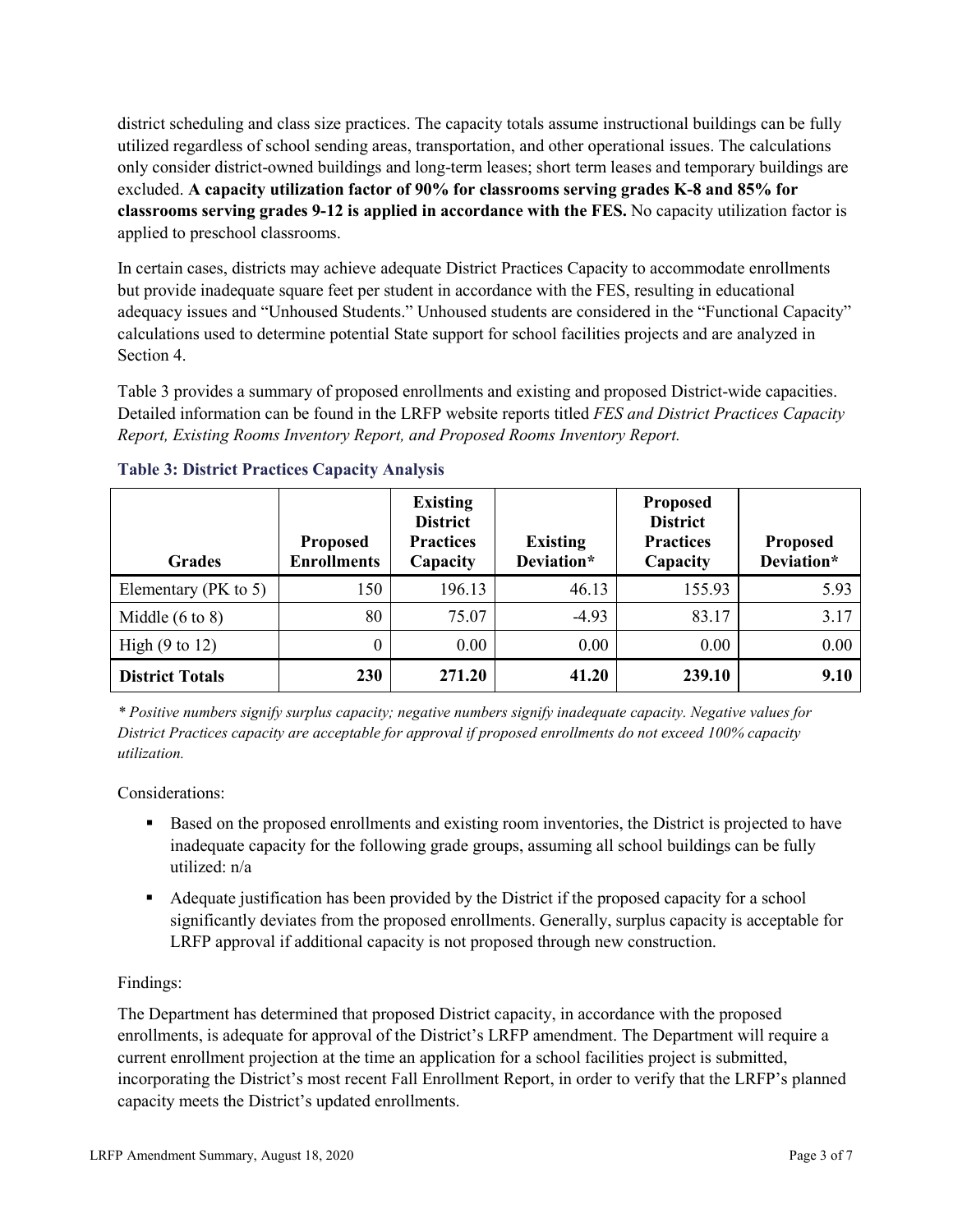### **4. New Construction Funding Eligibility**

*Functional Capacity* was calculated and compared to the proposed enrollments to provide a **preliminary estimate** of Unhoused Students and new construction funding eligibility. **A final determination will be made at the time of project application approval.**

*Functional Capacity* is the adjusted gross square footage of a school building *(total gross square feet minus excluded space)* divided by the minimum area allowance per full-time equivalent student for the grade level contained therein. *Unhoused Students* is the number of students projected to be enrolled in the District that exceeds the Functional Capacity of the District's schools pursuant to N.J.A.C. 6A:26-2.2(c). *Excluded Square Feet* includes (1) square footage exceeding the FES for any pre-kindergarten, kindergarten, general education, or self-contained special education classroom; (2) grossing factor square footage *(corridors, stairs, mechanical rooms, etc.)* that exceeds the FES allowance, and (3) square feet proposed to be demolished or discontinued from use. Excluded square feet may be revised during the review process for individual school facilities projects.

Table 4 provides a preliminary assessment of the Functional Capacity, Unhoused Students, and Estimated Maximum Approved Area for Unhoused Students for each FES grade group. The calculations exclude temporary facilities and short-term leased buildings. School buildings proposed for whole or partial demolition or reassignment to a non-school use are excluded from the calculations pending project application review. If a building is proposed to be reassigned to a different school, the square footage is applied to the proposed grades after reassignment. Buildings that are not assigned to a school are excluded from the calculations. In addition, only preschool students eligible for state funding (former ECPA students) are included. Detailed information concerning the calculations can be found in the *Functional Capacity and Unhoused Students Report* and the *Excluded Square Footage Report.*

| Category                                     | PK/K to 5 | 6 to 8   | 9 to 12  | <b>Total</b> |
|----------------------------------------------|-----------|----------|----------|--------------|
| Eligible PK /K-12 Proposed Enrollments       | 150       | 80       | 0        |              |
| FES Area Allowance (SF/student)              | 125.00    | 134.00   | 151.00   |              |
| <b>Prior to Completion of Proposed Work:</b> |           |          |          |              |
| <b>Existing Gross Square Feet</b>            | 32,995    | 17,598   | $\theta$ | 50,593       |
| <b>Adjusted Gross Square Feet</b>            | 32,590    | 17,381   | $\theta$ | 49,972       |
| <b>Adjusted Functional Capacity</b>          | 260.72    | 135.65   | 0.00     |              |
| <b>Unhoused Students</b>                     | 0.00      | 0.00     | 0.00     |              |
| Est. Max. Area for Unhoused Students         | 0.00      | 0.00     | 0.00     |              |
| <b>After Completion of Proposed Work:</b>    |           |          |          |              |
| Gross Square Feet                            | 32,995    | 17,598   | $\Omega$ | 50,593       |
| New Gross Square Feet                        | $\Omega$  | $\Omega$ | $\Omega$ | $\theta$     |
| <b>Adjusted Gross Square Feet</b>            | 32,590    | 17,381   | $\Omega$ | 49,972       |
| <b>Functional Capacity</b>                   | 260.72    | 135.65   | 0.00     |              |
| <b>Unhoused Students after Construction</b>  | 0.00      | 0.00     | 0.00     |              |
| Est. Max. Area Remaining                     | 0.00      | 0.00     | 0.00     |              |

#### **Table 4: Estimated Maximum Approved Area for Unhoused Students**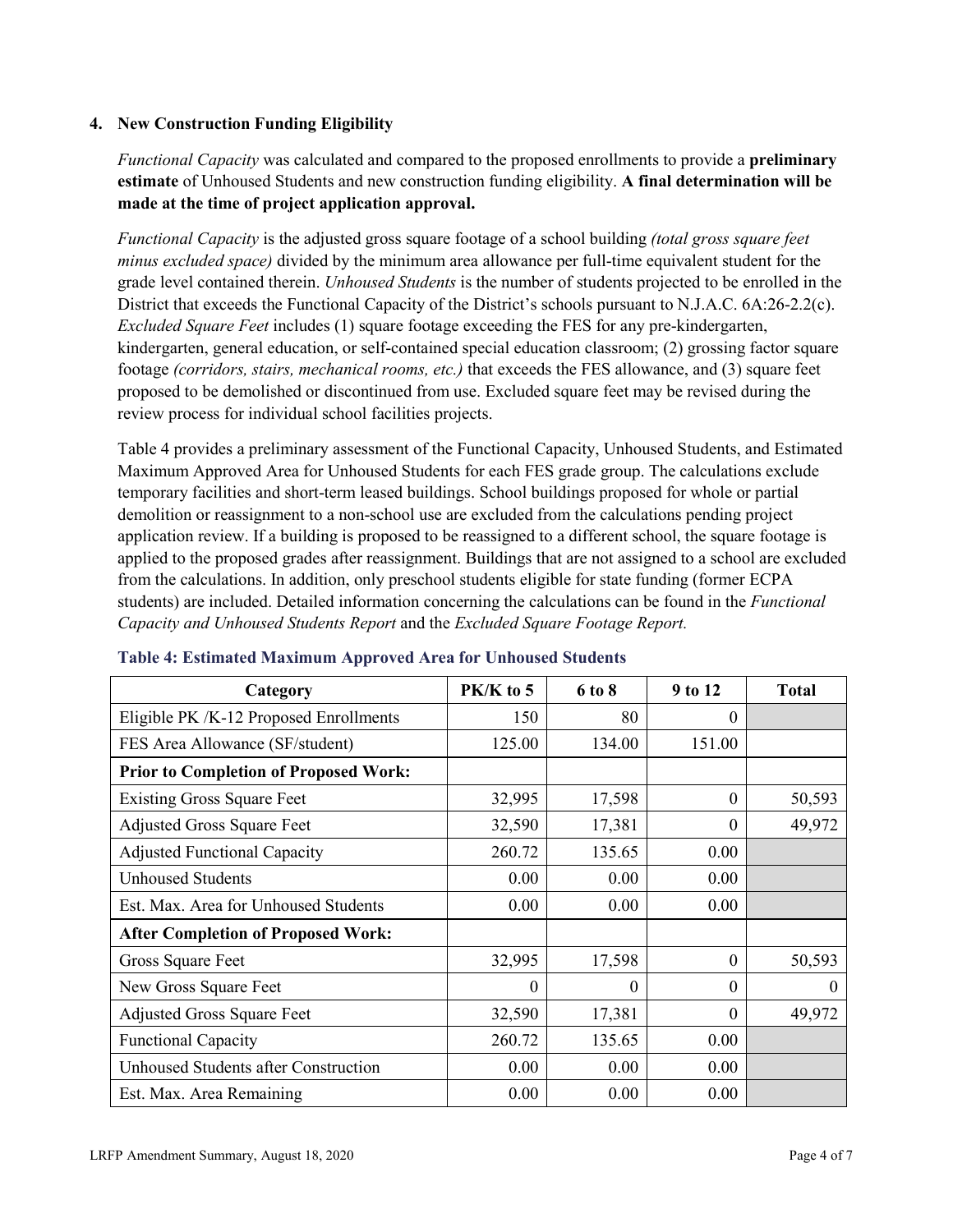Facilities used for non-instructional or non-educational purposes are ineligible for State support under the Act. However, projects for such facilities shall be reviewed by the Department to determine whether they are consistent with the District's LRFP and whether the facility, if it is to house students (full or part time) conforms to educational adequacy requirements. These projects shall conform to all applicable statutes and regulations.

Estimated costs represented in the LRFP by the District are for capital planning purposes only. The estimates are not intended to represent preliminary eligible costs or final eligible costs of approved school facilities projects.

Considerations:

- The District does not have approved projects pending completion, as noted in Section 1, that impact the Functional Capacity calculations.
- **The Functional Capacity calculations** *exclude* square feet proposed for demolition or discontinuation for the following FES grade groups and school buildings pending a feasibility study and project review: n/a.
- Based on the preliminary assessment, the District has Unhoused Students prior to the completion of proposed work for the following FES grade groups: n/a.
- New construction is proposed for the following FES grade groups: n/a.
- Proposed new construction exceeds the estimated maximum area allowance for Unhoused Students prior to the completion of the proposed work for the following grade groups: n/a.
- The District, based on the preliminary LRFP assessment, will not have Unhoused Students after completion of the proposed LRFP work. If the District is projected to have Unhoused Students, adequate justification has been provided to confirm educational adequacy in accordance with Section 6 of this determination.

# Findings:

Functional Capacity and Unhoused Students calculated in the LRFP are preliminary estimates. Preliminary Eligible Costs (PEC) and Final Eligible Costs (FEC) will be included in the review process for specific school facilities projects. A feasibility study undertaken by the District is required if building demolition or replacement is proposed per N.J.A.C. 6A:26-2.3(b)(10).

# **5. Proposed Work**

The District assessed program space, capacity, and physical plant deficiencies to determine corrective actions. Capital maintenance, or *"system actions,"* address physical plant deficiencies due to operational, building code, and /or life cycle issues. Inventory changes, or *"inventory actions,*" add, alter, or eliminate sites, site amenities, buildings, and/or rooms.

The Act (N.J.S.A. 18A:7G-7b) provides that all school facilities shall be deemed suitable for rehabilitation unless a pre-construction evaluation undertaken by the District demonstrates to the satisfaction of the Commissioner that the structure might pose a risk to the safety of the occupants even after rehabilitation or that rehabilitation is not cost-effective. Pursuant to N.J.A.C. 6A:26-2.3(b)(10), the Commissioner may identify school facilities for which new construction is proposed in lieu of rehabilitation for which it appears from the information presented that new construction is justified, provided, however, that for such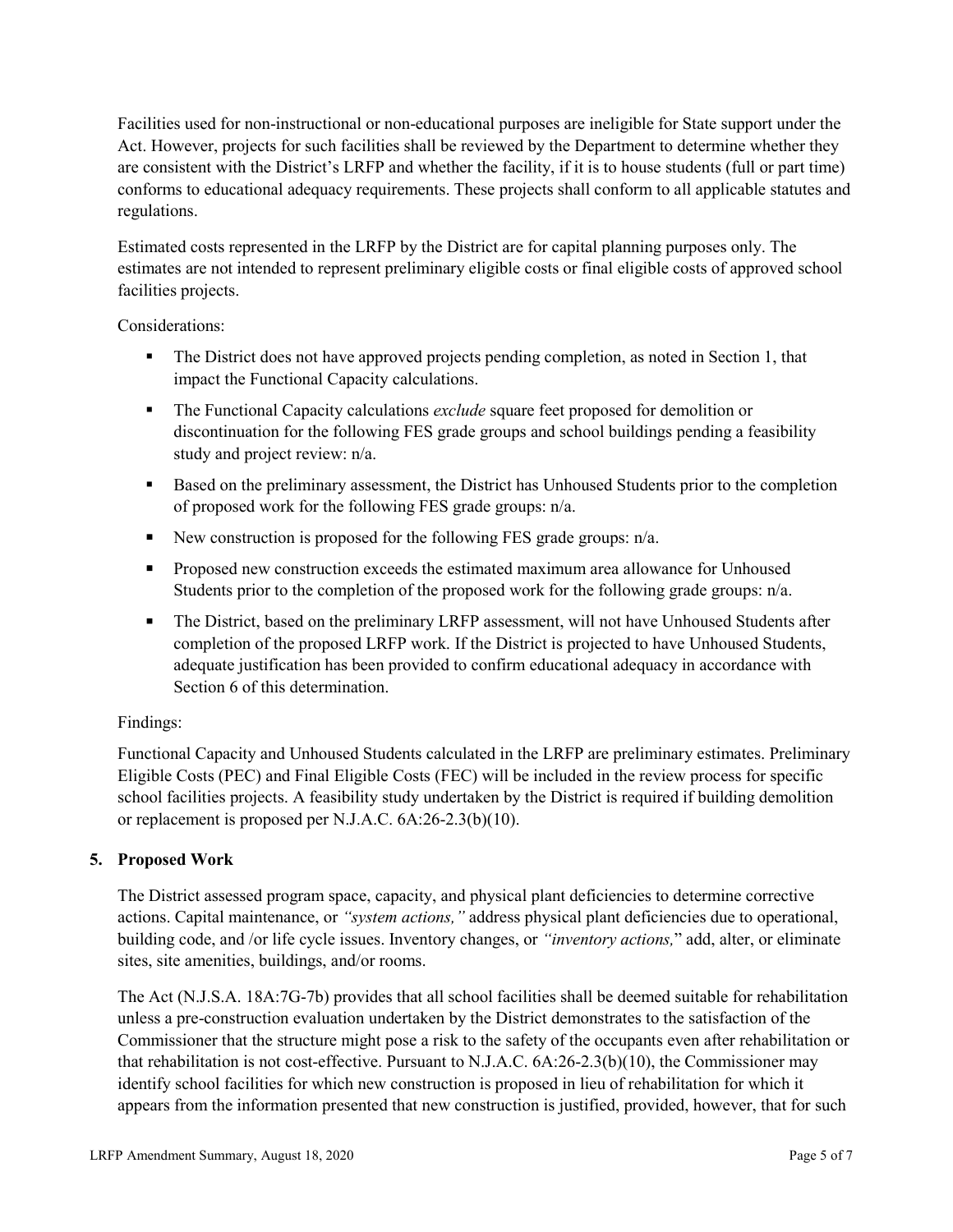school facilities so identified, the District must submit a feasibility study as part of the application for the specific school facilities project. The cost of each proposed building replacement is compared to the cost of additions or rehabilitation required to eliminate health and safety deficiencies and to achieve the District's programmatic model.

Table 5 lists the scope of work proposed for each school based on the building(s) serving their student population. Proposed inventory changes are described in the LRFP website reports titled *"School Asset Inventory Report and "Proposed Room Inventory Report."* Information concerning proposed systems work, or capital maintenance can be found in the *"LRFP Systems Action Summary Report.*"

With the completion of the proposed work, the following schools are proposed to be eliminated: n/a; the following schools are proposed to be added: n/a.

| <b>Proposed Scope of Work</b>                                                                  | <b>Applicable Schools</b>  |
|------------------------------------------------------------------------------------------------|----------------------------|
| <b>Renovation only</b> (no new construction)                                                   |                            |
| System actions only (no inventory actions)                                                     | n/a                        |
| Existing inventory actions only (no systems actions)                                           | n/a                        |
| Systems and inventory changes                                                                  | Bradley Beach School (020) |
| New construction                                                                               |                            |
| Building addition only (no systems actions)                                                    | n/a                        |
| Renovation and building addition (system, existing<br>inventory, and new construction actions) | n/a                        |
| New building on existing site.                                                                 | n/a                        |
| New building on new or expanded site                                                           | n/a                        |
| Site and building disposal (in addition to above scopes)                                       |                            |
| Partial building demolition                                                                    | n/a                        |
| Whole building demolition                                                                      | n/a                        |
| Site and building disposal or discontinuation of use                                           | n/a                        |

#### **Table 5: School Building Scope of Work**

Findings:

The Department has determined that the proposed work is adequate for approval of the District's LRFP amendment. However, Department approval of proposed work in the LRFP does not imply the District may proceed with a school facilities project. The District must submit individual project applications with cost estimates for Department project approval. Both school facilities project approval and other capital project review require consistency with the District's approved LRFP.

# **6. Proposed Room Inventories and the Facilities Efficiency Standards**

The District's proposed school buildings were evaluated to assess general educational adequacy in terms of compliance with the FES area allowance pursuant to N.J.A.C. 6A:26-2.2 and 2.3.

District schools proposed to provide less square feet per student than the FES after the completion of proposed work as indicated in Table 5 are as follows: n/a